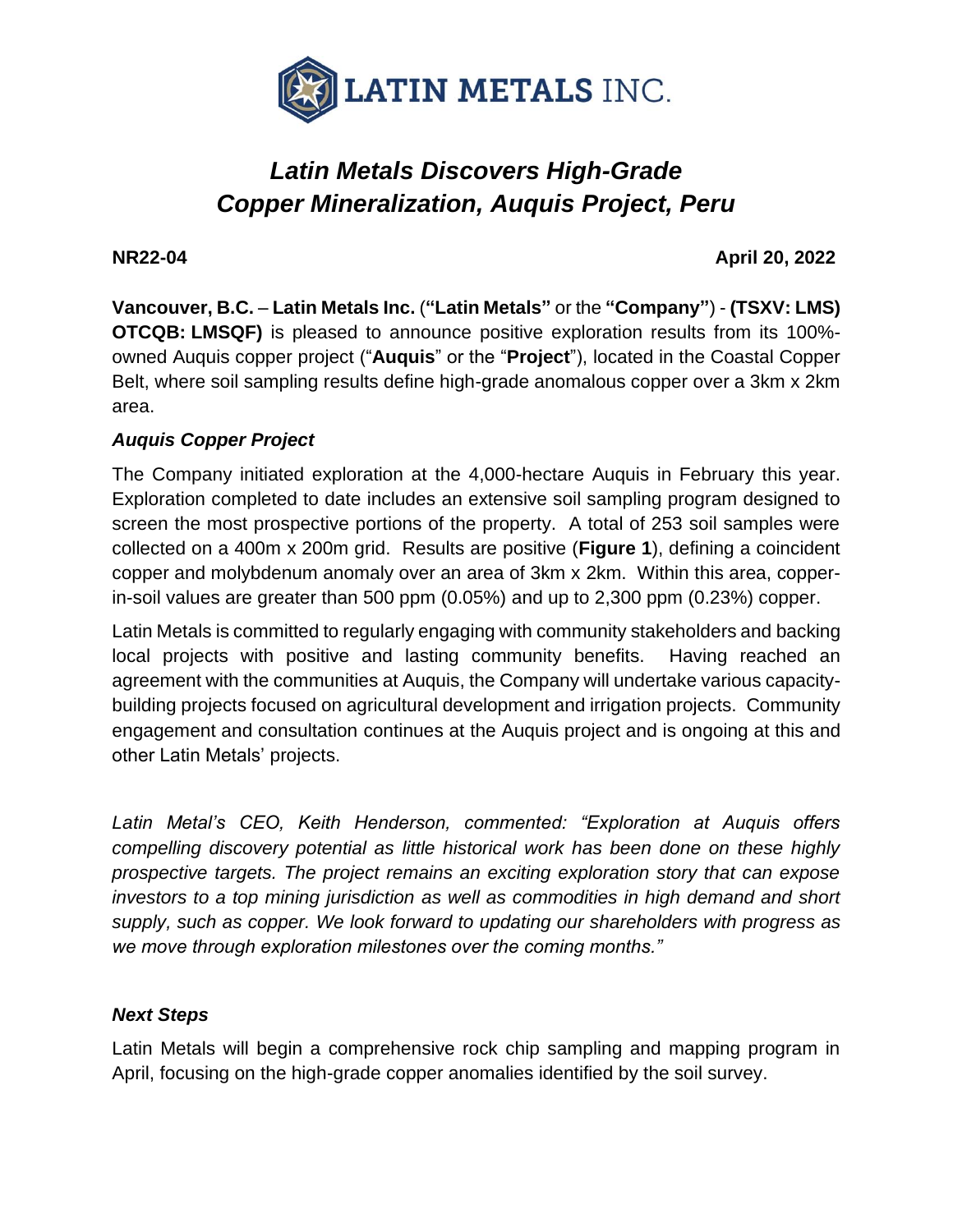

*Figure 1. Location of Auquis Copper Project and soil survey showing copper grades.*

### *Coastal Copper Belt*

The Coastal Copper Belt in Peru is a Cretaceous belt hosting a variety of deposit types, including porphyry, epithermal, VMS and IOCG. Latin Metals has staked six exploration projects in the Belt, totalling 15,900 hectares. In 2021, the Company focused on the Lacsha copper-molybdenum discovery, where extensive exploration has been completed, including surface geochemistry and geophysical surveys. The Auquis coppermolybdenum project will see similar levels of exploration over the coming months.

### *QA/QC*

The work program at Auquis was designed and supervised by Eduardo Leon, the Company's Exploration Manager. He is responsible for all aspects of the work, including the quality control/quality assurance program. On-site personnel at the project rigorously collect and track samples which are then security sealed and shipped to the ALS laboratory in Lima. Samples used for the results described herein are prepared and analyzed by multi-element analysis using an inductively coupled mass spectrometer in compliance with industry standards.

Soil samples were extracted from prospecting pits measuring 40cm x 40 cm, where the uppermost A horizon was removed to collect the underlying B horizon. A total of 1.5 to 2.0 kg of B Horizon material was collected at each sampling site, before the sampling pit was reclaimed. A total of 253 samples were collected on a grid of 200m north-south and 400m east-west orientation.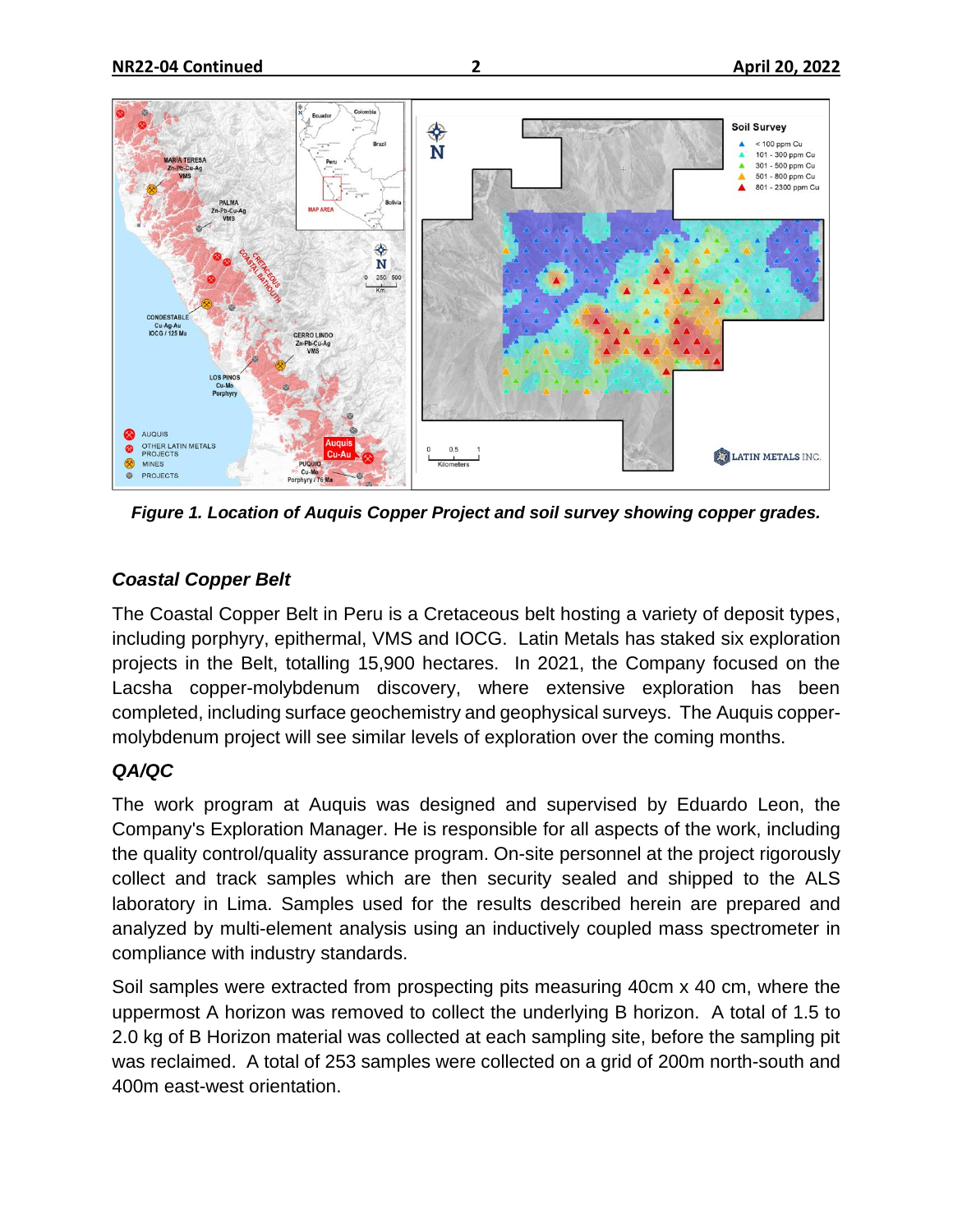#### *Qualified Person*

The technical content of this release has been approved for disclosure by Keith J. Henderson P.Geo, a Qualified Person as defined by NI 43-101 and the Company's CEO. Mr. Henderson is not independent of the Company, as he is an employee of the Company and holds securities of the Company.

#### *About Latin Metals*

Latin Metals is a mineral exploration company acquiring a diversified portfolio of assets in South America. The Company operates with a Prospect Generator model focusing on the acquisition of prospective exploration properties at minimum cost, completing initial evaluation through cost-effective exploration to establish drill targets, and ultimately securing joint venture partners to fund drilling and advanced exploration. Shareholders gain exposure to the upside of a significant discovery without the dilution associated with funding the highest-risk drill-based exploration.

On Behalf of the Board of Directors of

# **LATIN METALS INC.**

"*Keith Henderson*"

President & CEO

For further details on the Company, readers are referred to the Company's website [\(www.latin-metals.com\)](http://www.centeneramining.com/) and its Canadian regulatory filings on SEDAR at [www.sedar.com.](http://www.sedar.com/)

For further information, please contact:

Keith Henderson

Suite 890 999 West Hastings Street Vancouver, BC, V6C 2W2

Phone: 604-638-3456 E-mail: info@latin-metals.com

Neither TSX Venture Exchange nor its Regulation Services Provider (as that term is defined in the policies of the TSX Venture Exchange) accepts responsibility for the adequacy or accuracy of this news release.

### *Cautionary Note Regarding Forward-Looking Statements*

*This news release contains forward-looking statements and forward-looking information*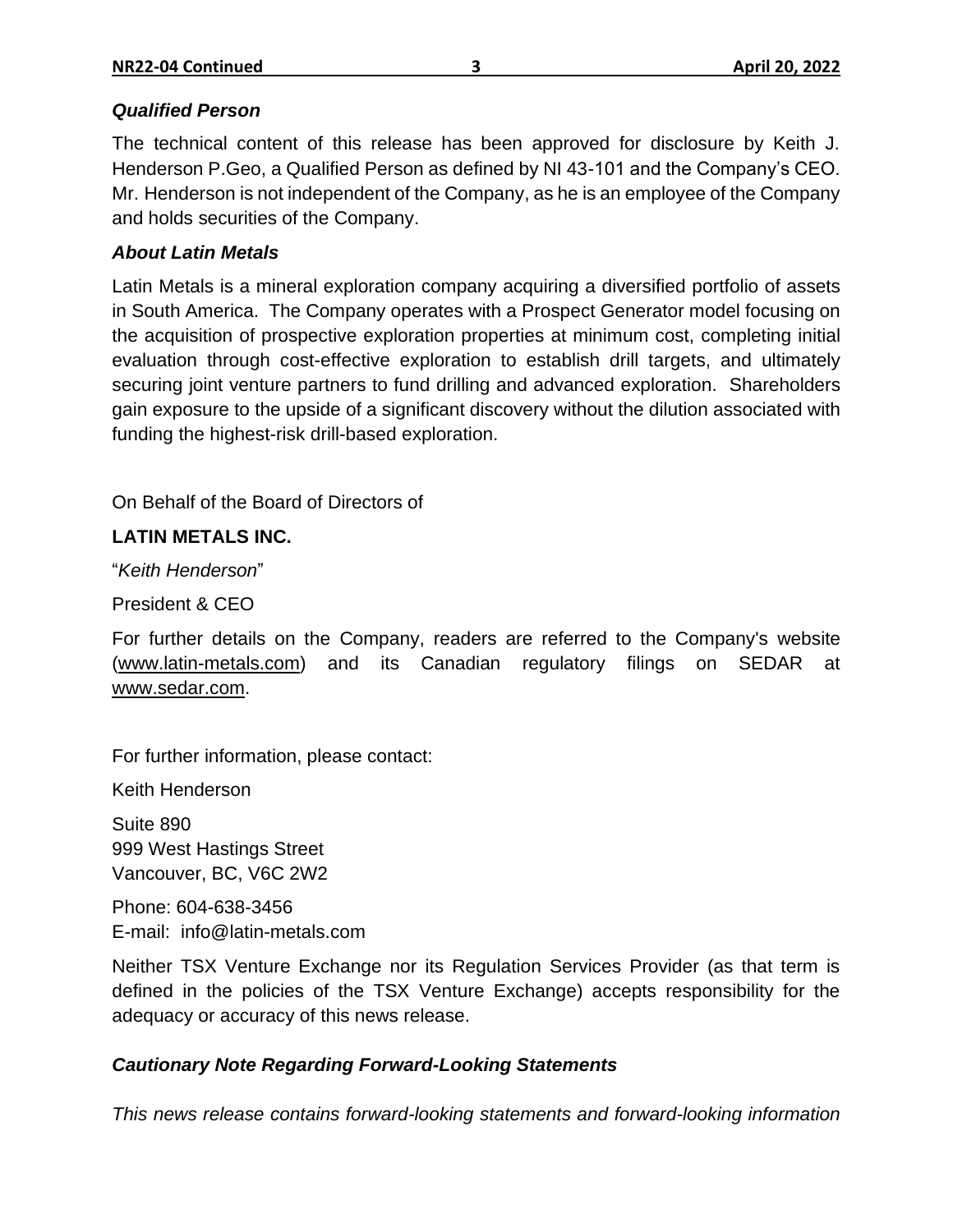*(collectively, "forward-looking statements") within the meaning of applicable Canadian and U.S. securities legislation, including the United States Private Securities Litigation Reform Act of 1995. All statements, other than statements of historical fact, included herein including, without limitation, statements regarding the negotiation of the Option Agreements and exercise of the Option for the Properties, the anticipated content, commencement, timing and cost of exploration programs in respect of the Properties and otherwise, anticipated exploration program results from exploration activities, and the Company's expectation that it will be able to enter into agreements to acquire interests in additional mineral properties, the discovery and delineation of mineral deposits/resources/reserves on the Properties, and the anticipated business plans and timing of future activities of the Company, are forward-looking statements. Although the Company believes that such statements are reasonable, it can give no assurance that such expectations will prove to be correct. Often, but not always, forward looking information can be identified by words such as "pro forma", "plans", "expects", "may", "should", "budget", "scheduled", "estimates", "forecasts", "intends", "anticipates", "believes", "potential" or variations of such words including negative variations thereof, and phrases that refer to certain actions, events or results that may, could, would, might or will occur or be taken or achieved. In making the forward-looking statements in this news release, the Company has applied several material assumptions, including without limitation, market fundamentals will result in sustained precious metals demand and prices, the receipt of any necessary permits, licenses and regulatory approvals in connection with the future development of the Company's Argentine projects in a timely manner, the availability of financing on suitable terms for the development, construction and continued operation of the Company projects, and the Company's ability to comply with environmental, health and safety laws.*

*Forward-looking statements involve known and unknown risks, uncertainties and other*  factors which may cause the actual results, performance or achievements of the *Company to differ materially from any future results, performance or achievements expressed or implied by the forward-looking information. Such risks and other factors include, among others, operating and technical difficulties in connection with mineral exploration and development and mine development activities at the Properties, including the geological mapping, prospecting and sampling programs being proposed for the Properties (the "Programs"), actual results of exploration activities, including the Programs, estimation or realization of mineral reserves and mineral resources, the timing and amount of estimated future production, costs of production, capital expenditures, the costs and timing of the development of new deposits, the availability of a sufficient supply of water and other materials, requirements for additional capital, future prices of precious metals and copper, changes in general economic conditions, changes in the financial markets and in the demand and market price for commodities, possible variations in ore grade or recovery rates, possible failures of plants, equipment or processes to operate as anticipated, accidents, labour disputes and other risks of the mining industry, delays or*